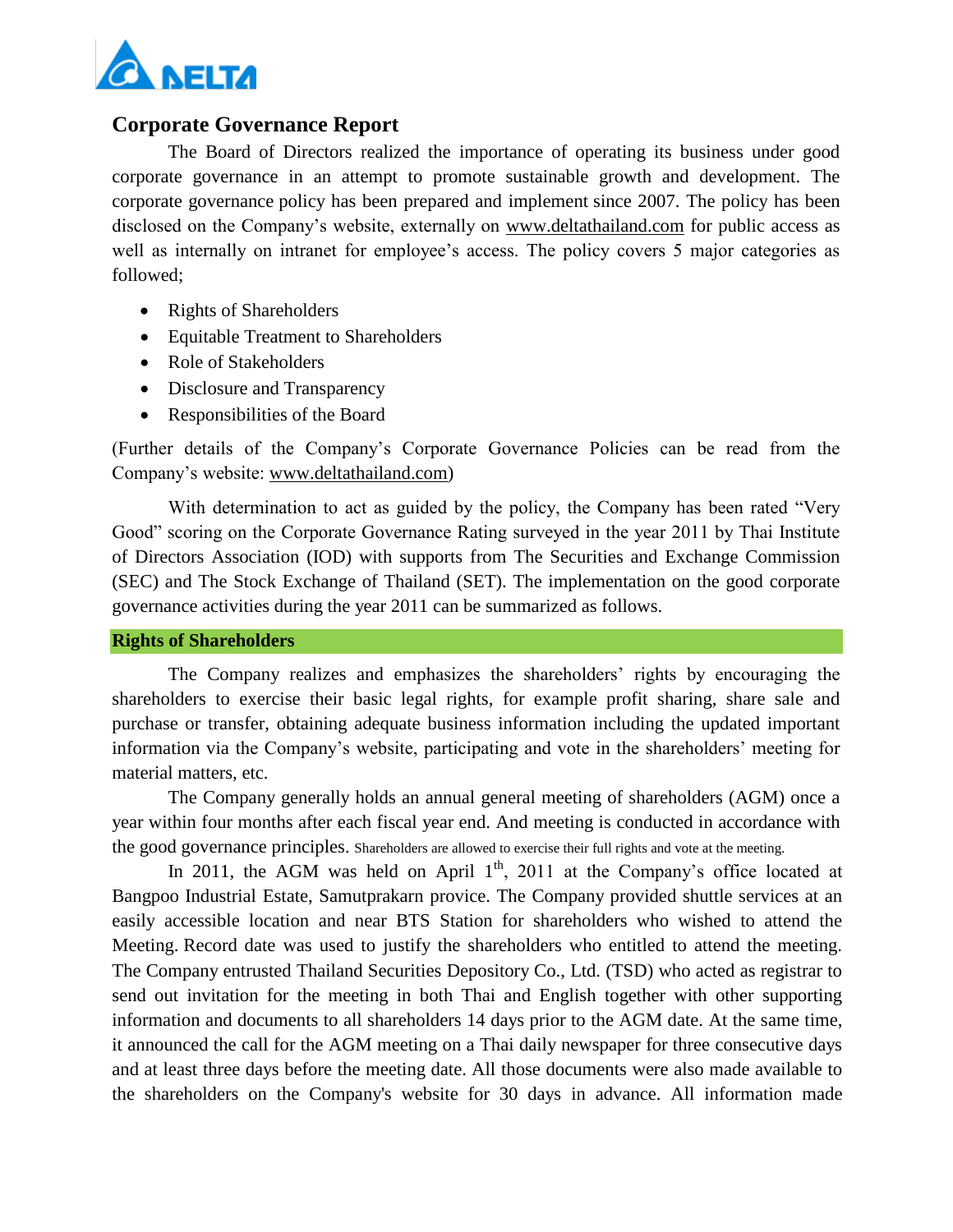

available for easy access by shareholders was to provide adequate time for them to review the agenda. The meeting invitation had expressly indicated the matters to be tabled at the meeting, whether for acknowledgement, approval or consideration. In addition, it enclosed the Board's opinions and supported document to ensure that shareholders had sufficient information to consider all issues. To be well prepared for the meeting day, the Company provided a list of necessary evidences must be presented to identify themselves and a proxy form (as outlined by the Ministry of Commerce) to facilitate the shareholders who cannot attend the meeting and wish to give proxy to others. On meeting date, attendance registration commenced not less than 1 hour before the meeting started. Shareholders who came late were allowed to vote for the remaining agenda. Barcode system had been employed to facilitate the attendance registration and vote count. Duty stamps were available to shareholders without charges.

There were 8 directors out of 9 attended the meeting. The Chairman of the Board, Chairman of all sub-committees, the President and other key management members such as Chief Financial Officer (CFO) and the external auditor were presented in order to listen to the shareholders' opinions or suggestions and also answered any questions they might have similar to what were done in prior year. Before the meeting started, the Company notified number of shareholders who attended the meeting in person and proxy, and clarified voting procedure and vote count method. With regard to the voting criteria, each share is eligible for one vote and an ordinary resolution requires the majority votes (except the voting on a special resolution, the meeting must comply with the Company's Articles of Association and/or relevant laws). Votes are not allowed to shareholders who have interests related to any particular agenda. For the election of directors, individual votes are required. At the time of voting, in order to expedite the process, only the ballots voted for objections and abstentions were collected and deducted from total votes which attended the meeting and eligible to vote. There was no any objection or request for reinspection from shareholders on such arrangement. The meeting proceeded according to the agenda and had no additional item without prior notification to shareholders. The preliminary voting results were reported openly at the meeting. A representative from, Allen and Overy (Thailand) Co., Ltd, was appointed to help inspect the vote count. During the meeting, shareholders were allowed to voice their opinions and raise questions in appropriate time. In fact, shareholders may submit their questions by e-mail to [info@deltathailand.com,](mailto:info@deltathailand.com) mail or fax to the Company before the meeting date. However, in the meeting, the Board will principally attend the questions that related to the Company's operations or considered to create material impact on the operating results.

Minutes of meeting recorded in writing every resolution, showing the number of approval, objection and abstention votes for each agenda. Questions, response, and opinions arose during the meeting were fully documented in order to examine afterwards. Report of the meeting had been disclosed on the website of the SET as well as and the Company's within 14 days after the meeting date (Please find further details in the 2011 Minutes of Annual General Meeting posted on the Company's website)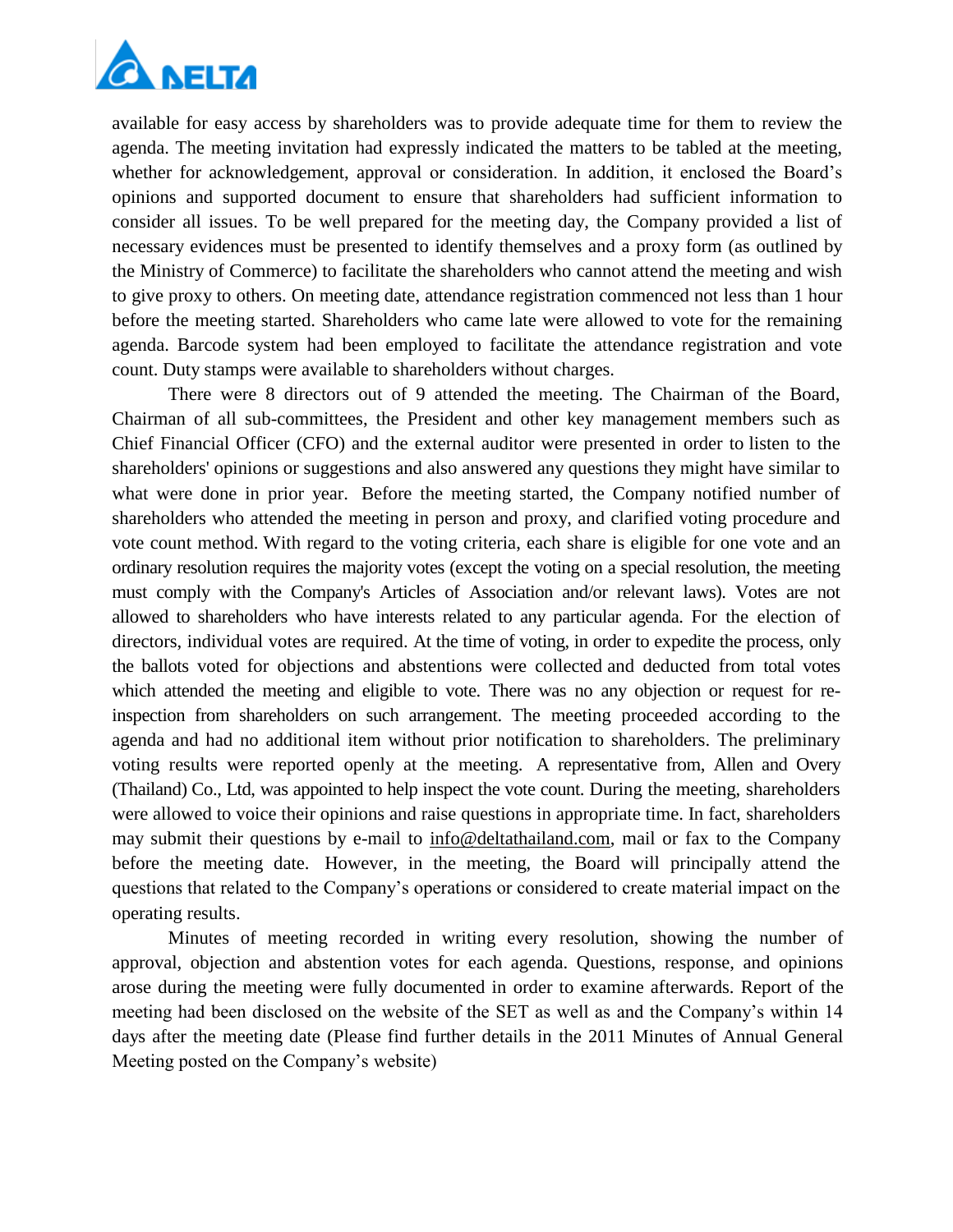

#### **Equitable Treatment to Shareholders**

If the shareholder is unable to attend the meeting, the shareholder may give a proxy to a person or to the Company's nominated independent directors to attend the meeting and vote on his/her behalf by completing and sending to the Company a proxy form enclosed with the invitation for the meeting or by downloading the proxy form from the Company's website.

In addition, the Company opened for the shareholders to propose additional agenda and to nominate candidate to be director of the Company in advance. Procedures and details were disclosed on the Company's website during 15 November – 31 December 2010 but none had exercised the rights. For 2012 annual general meeting of shareholders, the Company also provided this opportunity to shareholders during the period of 3 October – 31 December 2011.

#### Prevention on Usage of Inside Information

Under the Company's policy, the inside information is restricted to the executives from the middle to the top levels within the relevant departments or plants. Use of inside information for personal benefits or lead to any damage is deemed serious wrongful conduct. In practice, the Company ruled out that its directors and executives must declare securities holding under their names, spouses and minor children to the Office of the Securities and Exchange Commission (SEC) as required by the law. Since listing on the SET, there is no circumstance related to usage of inside information which leads to significant change of the Company's stock price.

### Prevention on Conflict of Interest

In general practice, decision making of the directors and executives must come out in a way to enrich the Company's ultimate benefit. In case of having conflict of interest, the directors or the executives shall submit the issue to the Board or the shareholders' meeting for their consideration on necessity to execute such transaction and potential impact on the Company if the matter is approved. At the time of voting on the issue, the person who has conflict of interest is not allowed to vote. According to the recent Securities and Exchange Act, the directors and executives of the Company have filed their and their related persons' report on their interest with the Company with an extra copy to the Chairman and Audit Committee Chairperson of the Company through the company's secretary. And such reports are required to update annually and submit to the Company by end of January every year. In addition, the Company also deals with related party transaction as regulated by the Capital Market Supervisory Board and also disclosed inter-transaction with its affiliates in the Company's financial statements and in the annual information disclosure form (Form 56-1).

During 2011, there was a related party transaction between the Company and its related company regarding disposal of whole 50% equity rights (shares) in Delta Green (Tianjin) Industries Ltd, which was held by DET SGP Pte Ltd (a wholly owned subsidiary of the Company), to Delta Electronics (H.K.) Ltd. (a subsidiary of Delta Electronics Inc. (DEI), a major shareholder holding approx. 20% in the Company, at the price of USD 15,451,799 (approx Baht 471.28 million) (2.53% of net tangible assets (NTA) of the Company based on its consolidated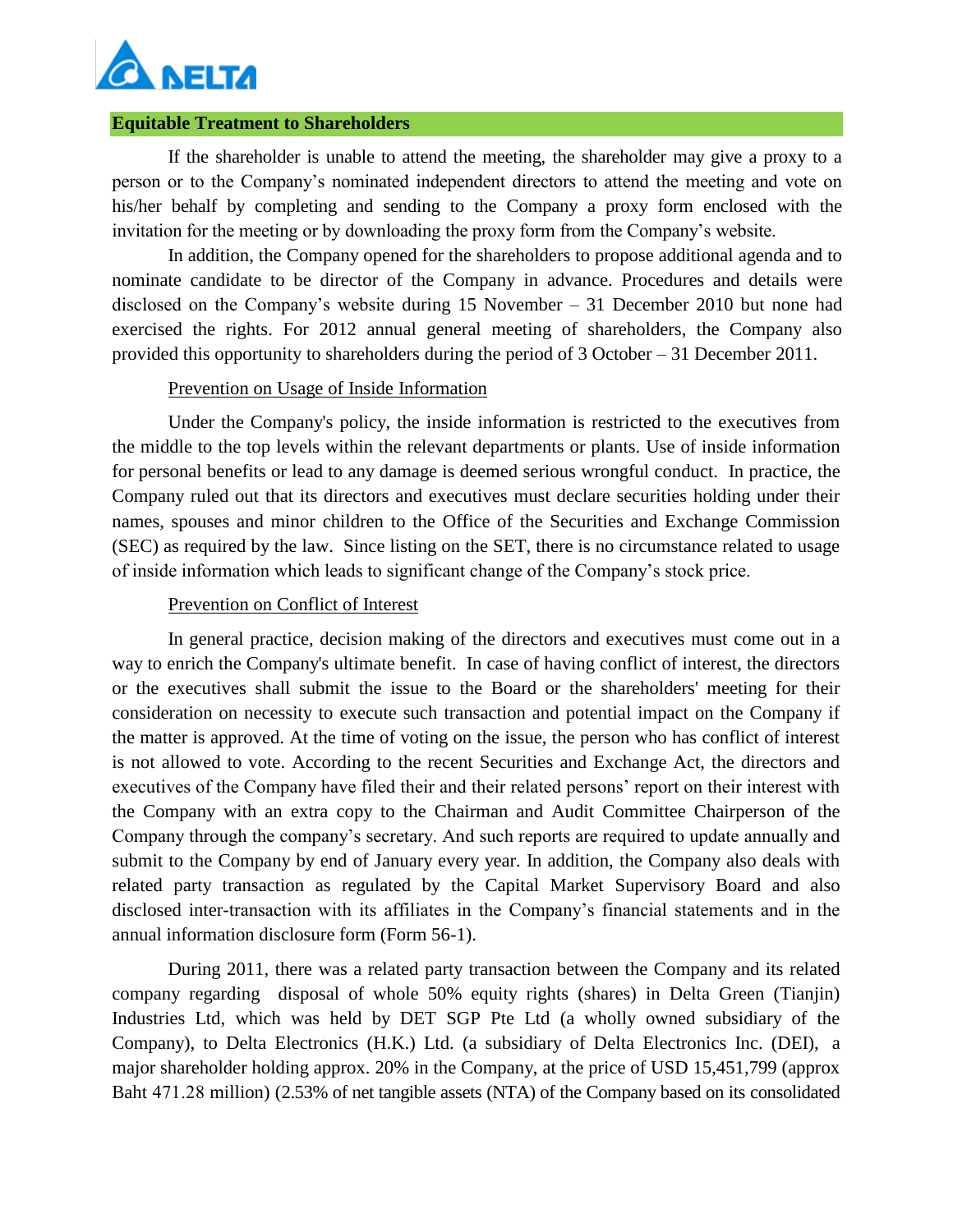

balance sheet as at 31 Mar 11). The fair market value was based on internal valuation using Income Approach with a reference value made by independent appraiser. Directors of the Company who were executives of DEI (major shareholder) did not participate the meeting and has no voting right to approve the said transaction and there was no any other different opinion from directors or Audit Committee.

## Code of Conduct

In order to ensure that the Company performs its business with integrity, transparency and responsibility to all interested parties, the Company compiles a Code of Conduct Manual to guide the directors, executives, and employees to act on the same standard. The manual has been published in the Company's intranet and the Company's website. The Code of Conduct covers the following issues.

- 1. Compliance with laws and Company's regulations
- 2. The integrity of records
- 3. Protection of Company's assets
- 4. Gifts and entertainment
- 5. Conflict of Interest
- 6. Protection of Company's intellectual property rights
- 7. Prohibit on usage of inside information

### **Role of Stakeholders**

The Company gives priority towards lawful rights and agreement to all stakeholders including shareholders, customers, employees, business partners, creditors and the society. Mail and e-mail are two established channels to accept suggestions or complaints from all stakeholders.

Once arrived, the Company's Secretary will pass them to the management, the Audit Committee, or the Board of Directors to examine and classify the message as follows.

- 1) Complaints raised by shareholders will be submitted to the Audit Committee or the Board or addressed directly to the Audit Committee Chairperson at the address of the Company specified above.
- 2) Complaints raised by customers, suppliers, employees or the public will be submitted to the executives to find out solution and report to the Board for acknowledgement.
- 3) Complaints raised by creditors will be submitted to the management or the management may consider passing on the issue to the Board for further consideration.

The Company's stance with regard to this can be described as follows:

## *Shareholders:*

The Company aims to bring a long-term sustainable growth to its business, thereby enhancing the Company's value and ultimately providing favorable returns to its shareholders. Since listing, the Company has been operated profitably and paid dividend consistently at a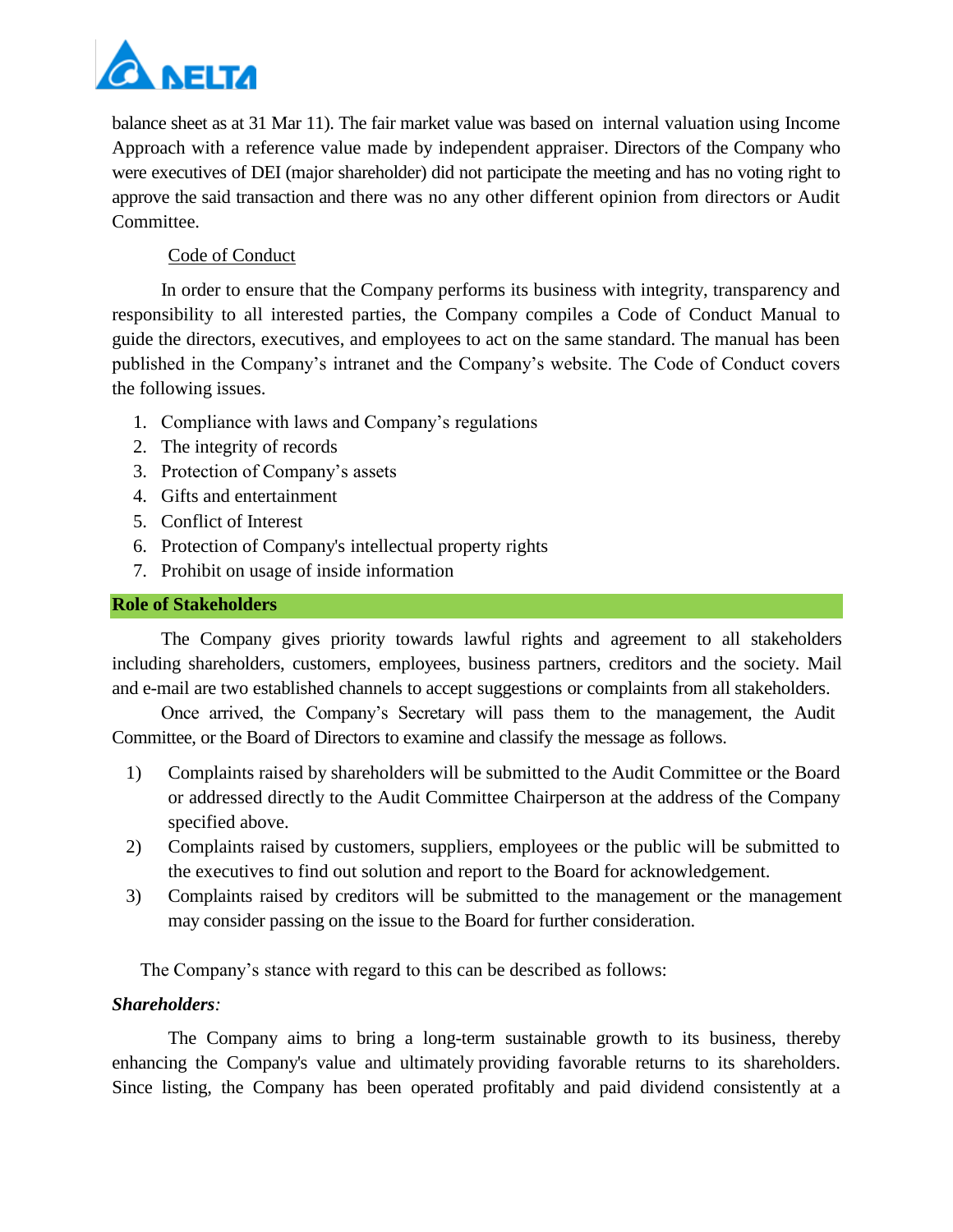

satisfactory rate with dividend payout ratio ranging 51-85% of annual net profits during the past few year.

#### *Customers:*

The Company is committed to maximize the customer satisfaction by always providing them with high quality products and reliable services as well as consistently maintaining good relationship.

#### *Business Partners:*

The Company at all times maintains good relationship with its business partners, not only perform to fulfill the agreement but also cooperate to work closely to improve the quality of raw materials and products to meet demand of both parties and prevention of material shortage

#### *Creditors:*

The Company strictly abides by its obligations and repays to all creditors as promised. Currently, the Company has gained trust and support from both local and international commercial banks.

#### *Employees:*



The Company is well aware of highest value of human resource and a clear human resource development policy has therefore been established in order to develop the Company's human resource and that a fair welfare is provided for the employees. This reflects in the Company's policy and practices which can be summarized as follows:

#### Safety Health and Environment (SHE)

The Company is aware of the safety, health and environment equable to other areas of the business undertaken by the Company. The business line executives are responsible for implementing such respective policy to ensure the continuous performance, evaluating the effect of each work station, and providing the employees with training regularly. In addition, the Safety Health Environment Commission has been appointed to ensure that the Company has complied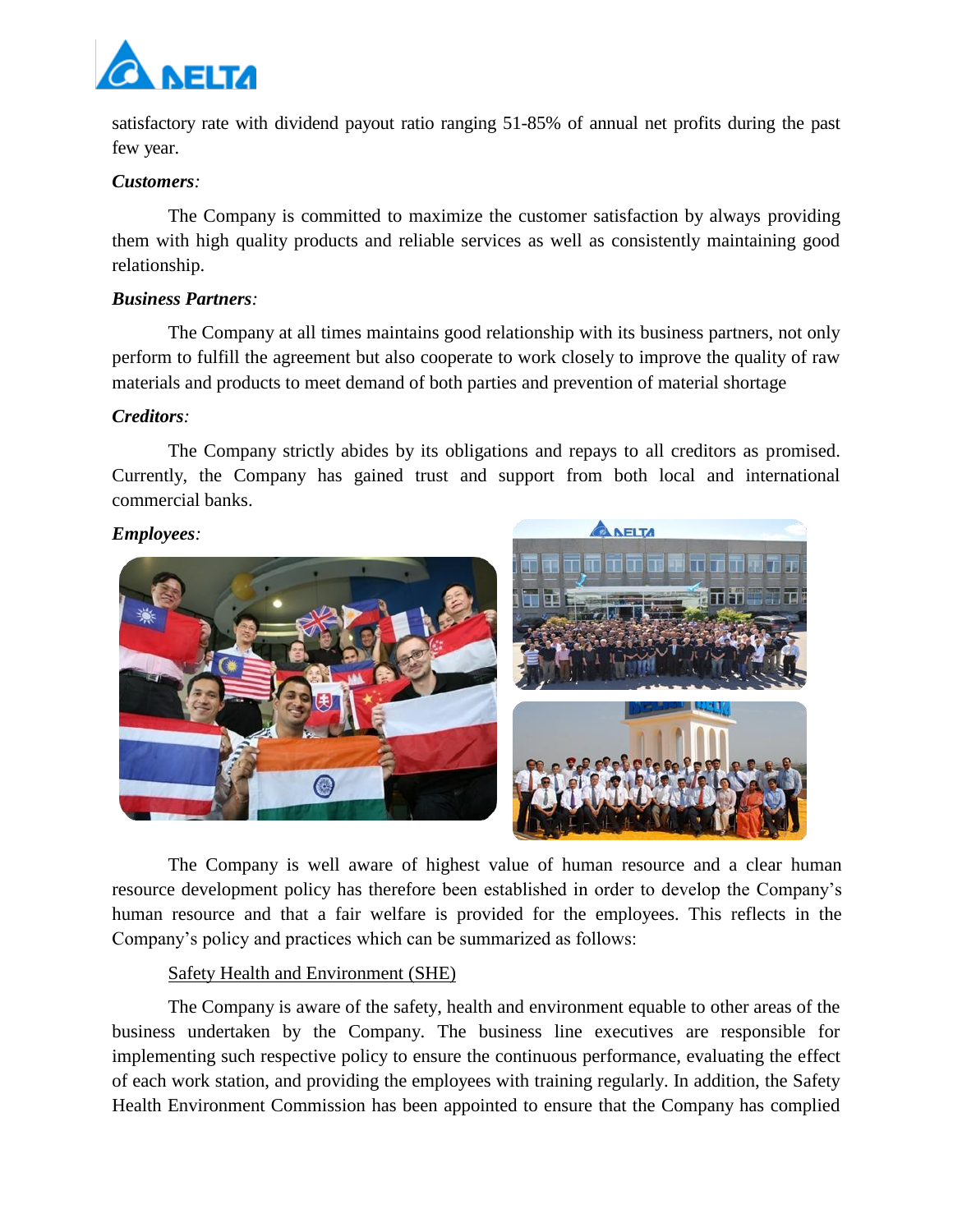

with the ISO 14001 Environment Management and OHSAS 18001 (Occupational Health and Safety Management System).

### Employee Welfare

The Company has established the Employee Welfare Commission to supervise and maintain the employee's interests and continuously gives precedence to promote labour relations between employees and managements as well as provides proper welfare to all employees. This has been recognized by **"***Labour Relations and Welfare Award"* granted by the Department of Labour Protection and Welfare, the Ministry of Labour, for 6 consecutive years.

#### Human Resource Developement

The Company has been committed to develop the quality of human resources in accordance with the set policy with the focus to enhance education, working capability and skills of the employees continuously. In 2011, the Company's key activities relating to human resources development are as follows;

# *Regional Leadership Talent Development Program (RLTD)*

In past 2 years, Leadership Talent Development Training Program (LTD) that has been established to improve the leadership of the executives is considered so successful that the Company has later initiated the "Regional Leadership Talent Development Program" to improve the leadership skills for regional executives in 2 regions, Asia and Europe, and consists of 3 continuous training modules focusing the regional management. This project had totaled 61 participants (Asia 32 persons, Europe 29 persons) who entirely completed the training and earned certificates.









Participants in RLTD year 2011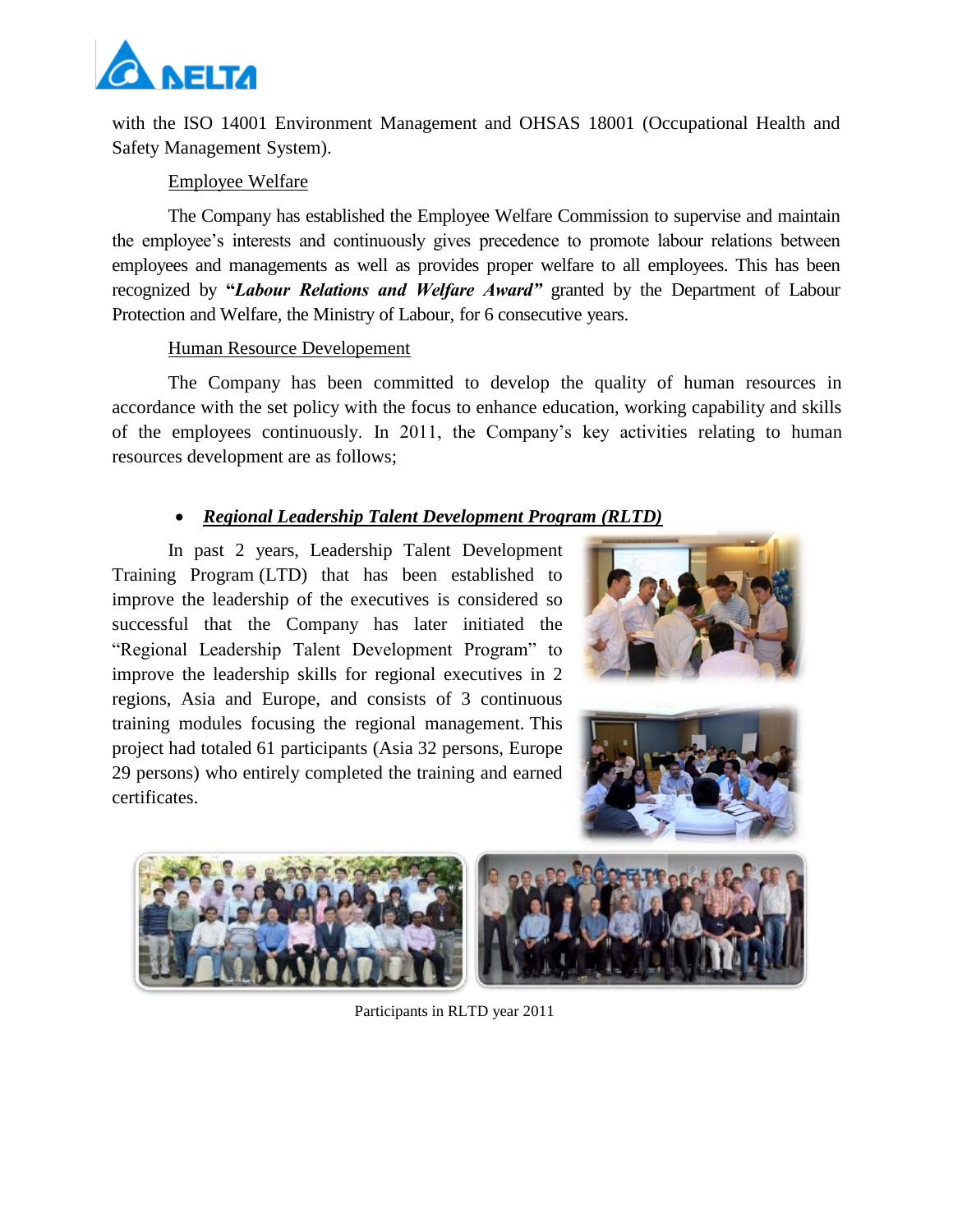

## *Educational Support Project*

The Company gives importance on educational support as part of human resource development. A joint cooperation program with Rajabhat University is specially established for potential employees to extend study on Business Administration. The educational support also extends in form of annual scholarships to employees and their children who have outstanding academic performance.

In 2011, the Company and its subsidiaries had a total number of employees of 13,500 and the total remuneration including salary, bonus and provident fund paid to employees was Baht 6,460 million. In Thailand, there were 10,201 employees with Baht 2,876 million paid for remuneration including salary, bonus and provident fund. Employees in Thailand are divided into 2 main groups as follows.

| Production                    | No. of Employees (31 Dec 11) |
|-------------------------------|------------------------------|
| • Pan PSBG Product Group      | 4,611                        |
| • DES and IESBG Product Group | 1,822                        |
| • FMBG Product Group          | 1,745                        |
| • CPBG & Others Product Group | 1,558                        |
| 2. Administration and others  | 465                          |
| Total                         |                              |

#### **Social & Environmental**

The Company has set up the Corporate Social Responsibility (CSR) Team and established policy and guidelines to comply with the ethical standard of the Electronic Industry Code of Conduct – EICC framework which lays standards in relation to production process and business operations in following 5 main areas to ensure safety, environmental and social responsibility .

- 1. Standard of Labor
- 2. Standard of Health and Safety
- 3. Standard of Management System
- 4. Standard of Environment
- 5. Standard of Business Ethics

The Company received various international standards as follows.

## *Standard for Thai labor*

TLS 8001 – 2003 Comprehensive level of Thai Labor Standard

## *Standard for health and safety management system*

 OHSAS 18001 - Occupational Health and Safety Standard of health and safety in the workplace.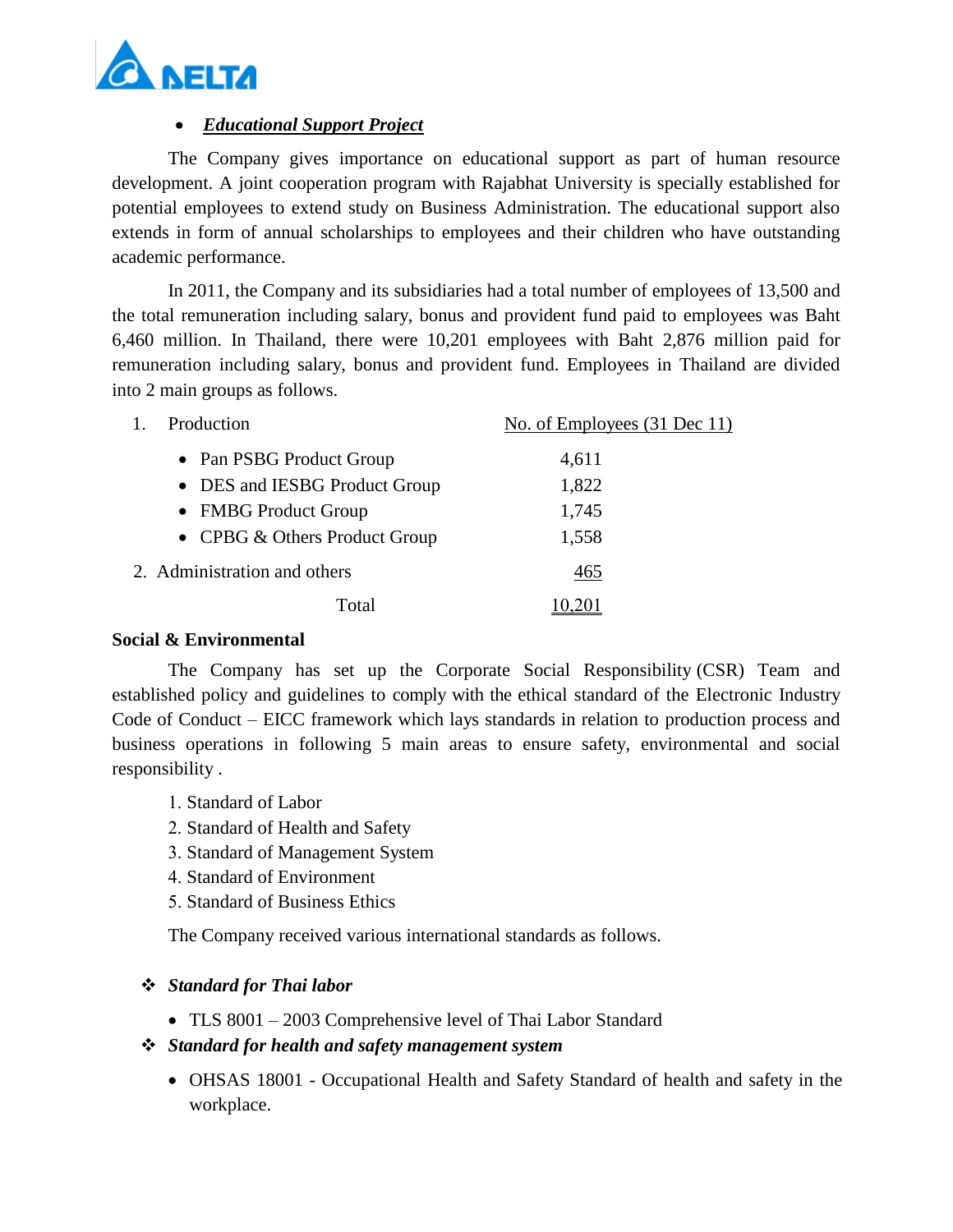

#### *Standard for quality management system*

- ISO 9001 Quality Management System Standard
- ISO/TS 16949 Quality Management Standard for Automotive Industry
- ISO/IEC 17025 Laboratory Management Standard
- TL 9000 Quality Management Standard for the Telecommunications Industry
- IECQ HSPM QC 08000 Hazardous Substance Process Management for Electronic **Standard**
- *Standard for environmental management system*
	- ISO 14001 Environmental Management System Standard
	- ISO14067 Standard for Carbon Footprints of Products
	- ISO 14064\_1- Quantification and Reporting of Greenhouse Gas Emissions and Removals Standard
	- ISO 50001 Energy Management System Standard

Delta Thailand is the first company that received ISO 14064-1 and ISO 50001 in Thailand and still committed to continuously develop standards-based management and other related benchmarks that will help back capability enhancement to better absorb growing demand in the future

Green building certification is one of the programs that the Company is keen on and promotes. At present, construction of any new building of the Company and its subsidiaries will be blueprinted to meet LEED - Leadership in Energy & Environmental Design, an international standards system for green building. In the past years, the Rudrapur plant of subsidiary in India announced its achievement of "Gold-rate" LEED certification with an honorable from the Indian Green Building Council (IGBC). In the meantime, a recently-opened plant in May 2011 in Gurgaon has applied for LEED Platinum Certification, the highest rated level. As to Thailand, a subsidiary namely Delta Green Industrial (Thailand) currently under construction in Chachoengsao province is also built in compliance with USA's LEED standards and it will soon seek certification from the standards body.



Green Building "Gold-rate" in Rudrapur, India



New office building in Gurgaon has applied for "Platinum-rate" of LEED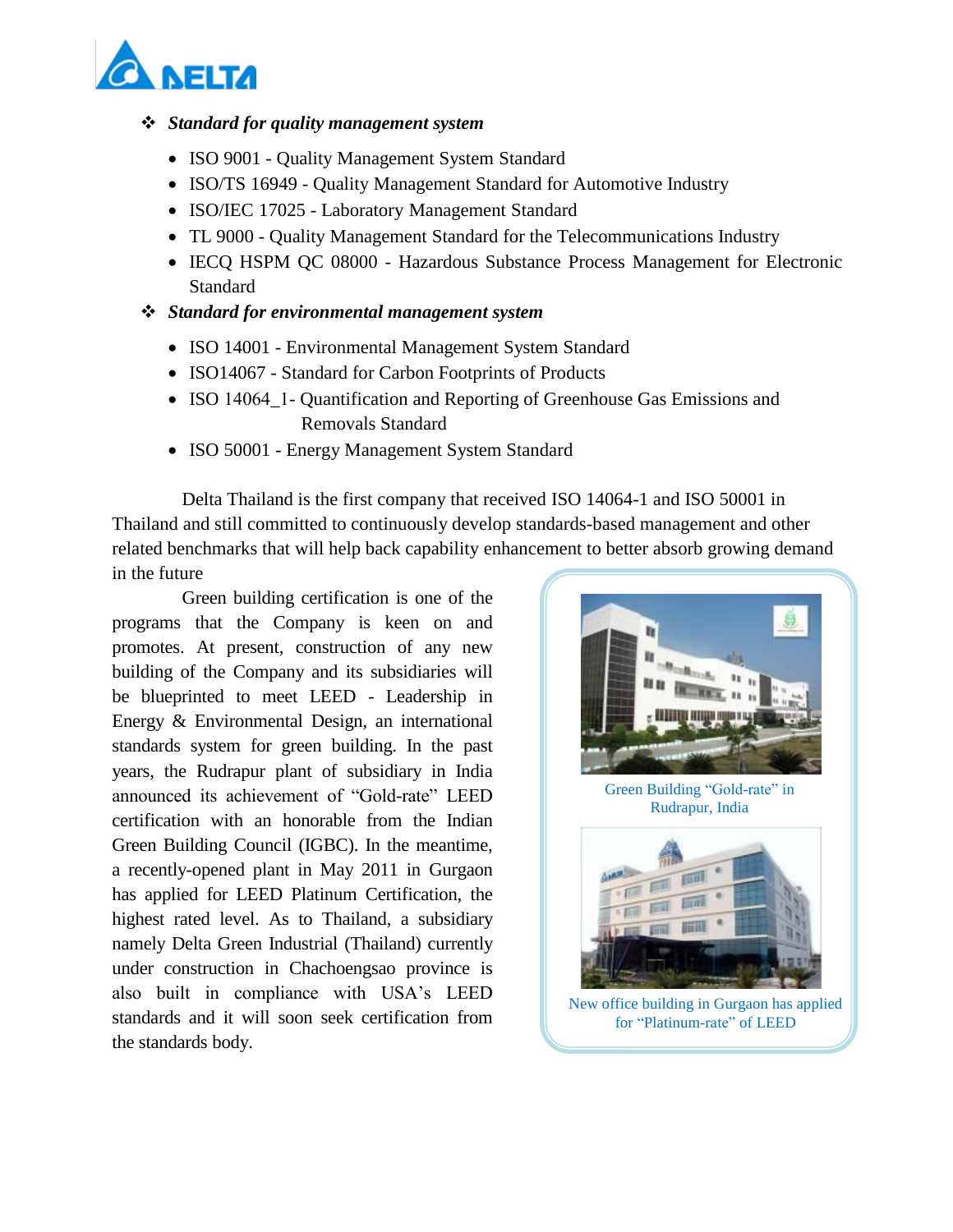

In 2011 the company has been certified in compliance with "Standard for Corporate Social Responsibility-Department of Industrial Work: CSR-DIW" regulated by the Department of Industrial Work, Ministry of Industry. The Company also participates in a program that promotes sustainability in CSR and a program that encourage entrepreneurs to create activities to promote a better society. Other endeavors include campaigns among employees to ensure awareness of an importance of the environment, current controversial detrimental effects of global warming. All are to help implant conserve environmental consciousness and energy consumption reduction. The implementation of the policies and the social and environmental practices as guideline by the CSR-DIW can be divided into seven main areas as follows.

## *1. Organizational Governance*

The Company regulates a social responsibility policy to the directors, executives and employees to use as guideline to perform business and commit to further develop as well as improve to be foundation for ongoing and sustainable social responsibility. This has been communicated to employees, trade partners, contractors and all those involved in business to acknowledge and be aware of the importance of social responsibility.

## *2. Human Rights*

The Company establishes a policy to respect human rights. It is defined in terms of unlawful practices, equitable treatment, and non-discrimination regardless of gender, race or physical defects. Holding it as a strict policy, the Company declared to public and open several channels for complaints. However, there is no complaint in this matter in the past year.

In addition, the Company pays respect on intellectual property right and therefore set a policy regarding usage of personal computer software which prohibits employees to download or upload unauthorized software. This wrong-doing is deemed serious guilty and/or to be legally charge.

## *3. Labor Rights*

The Company signed to participate a program to "Develop Organization into a Sustainable Happy Workplace" organized by the Thai Health Promotion Foundation and The Association of Thai Electrical & Electronic Industries. "Happy organization" is the policy that aims to encourage employee to enjoy working by follow the rules of Eight for Happy Workplace. The eight components that help create "Happy Workplace" includes; 1 Happy Body or physically sound; 2 Happy Heart or mentally sound; 3 Happy Relax or let to; 4 Happy Brain or intellectually sound; 5 Happy Soul or morally sound; 6 Happy Money or spending sound and saving wisely; 7 Happy Family or family care and responsibility; and 8 Happy Society or loving mankind. All are aimed to form balance of family life, work and society.

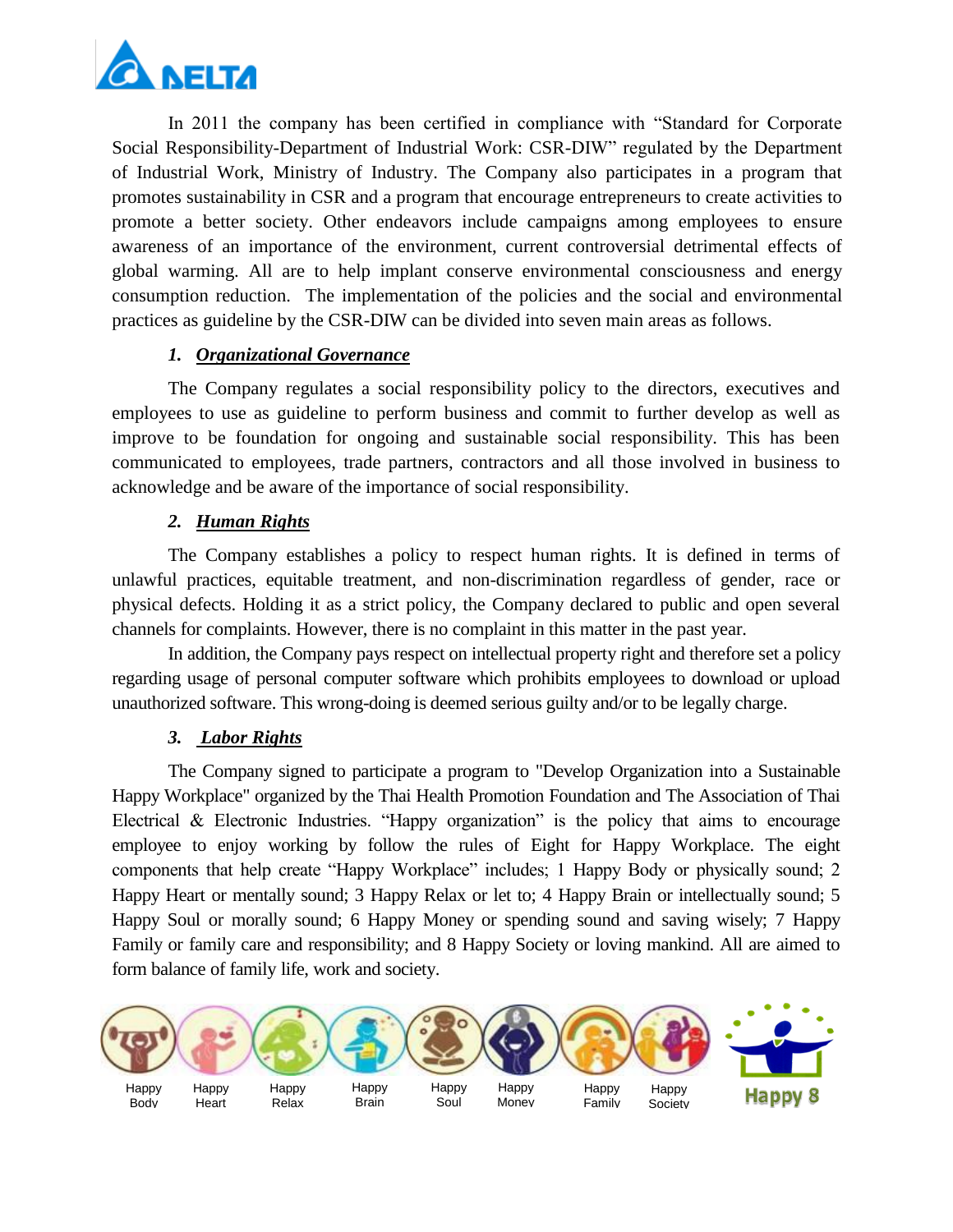

### *4. Fair Operating Practices*

The Company has a policy to conduct business in transparency, accountability and integrity by complying with relevant international laws, customers' terms and other requirements to ensure fair treatment in business operation. Again, the Company opens channel for complaints and in the past year, there is no complaints in this matter.

### *5. Consumer*

To promote sustainable consumption, the Company's products is designed to have an environmentally friendly manufacturing process along with the quality and reliability standards. This year, the Company has applied for its Solar Inverter and the cooling fan products for the "Carbon Footprint Label" from a Greenhouse Gas Management (Public Organization). This label provides information to consumer the amount of greenhouse gas emissions of such products, from the raw materials' procurement, production process, transportation, usage, to disposal at a waste. All these information will give customer an alternative to use most environmentally friendly products while the Company can hold its will to conserve the environment.



### *6. Community Participation and Development*

Building up good relations and provide assistance to communities and society are part of the social and environmental policy that the Company consistently put into practice. Examples include, employing or outsourcing some parts' producing to communities, funding OTOP projects and providing support to public activities and society in various fields. Every three months, the Company organizes blood donation from employees to the Red Cross. Every year, it provides research funds to students at Kasetsart University in order to help develop skills, knowledge and competency in research that will be beneficial to the country and also give education support to schools in several provinces. In 2011, the Company grants 200 scholarships plus educational equipment and necessary materials to over 30 schools in Chiang Mai, Loei, and Chonburi and 15 scholarships to students at Rajabhat Thonburi University.

To the well-known Tsunami disasters in Japan and the severe flood incidents throughout many provinces of Thailand, the Company donates emergency fund to help victims through the Thais' Helping Hand Program for flood victims worth total 1.1 million Baht. Another 1,002,600 Baht was given to the Southern people who have been affected by an unanticipated flood and Japanese Tsunami's victims through the "TV3 News Family" and the Thai Red Cross Society.

Delta organized a "Big Cleaning Day" at Rachanukroh 1 School located in Bang Pa-in district, Ayutthaya province. There were over 200 employees and executives volunteered participated in this event. Activities included cleaning up, painting and reconstructing landscape of the surrounding area of the school library being damaged by flood.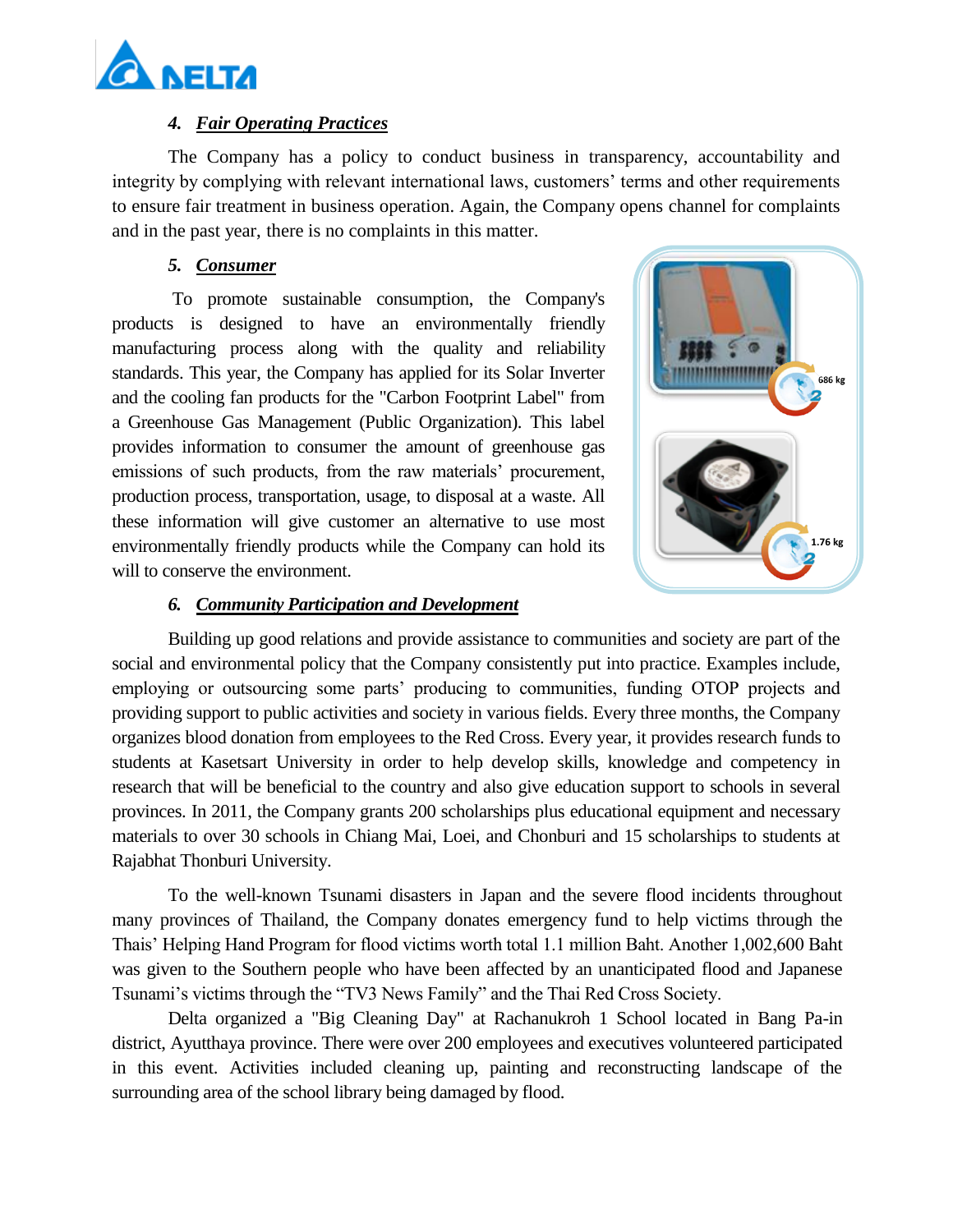



Delta donates 1.1 million Baht to help Thailand flood victims

Delta on "Big Cleaning Day" at Bang Pa-In "Rachanukroh 1" School, Ayutthaya

Other community development activity worth highlight is "Delta Loves Trees". The Company cooperates with the nearby community to run reforestation campaign. The program can be held as a model for tree planting in Bang Poo Industrial Estate. There were over 800 Delta's employee and officers from the Industrial Estate Authority of Thailand (IEAT) planted more than 1,200 trees in the surround area of Bang Poo Industrial Estate. Another two projects included "Plook Pa Bang Poo Ruam Jai" in an attempt to return tree to mother land and "Plook Pa Chalerm Prakiat" to honor Her Majesty the King in the wetland around Bang Poo Seaside Resort of the Royal Thai Army.



The "Delta Love Trees" Project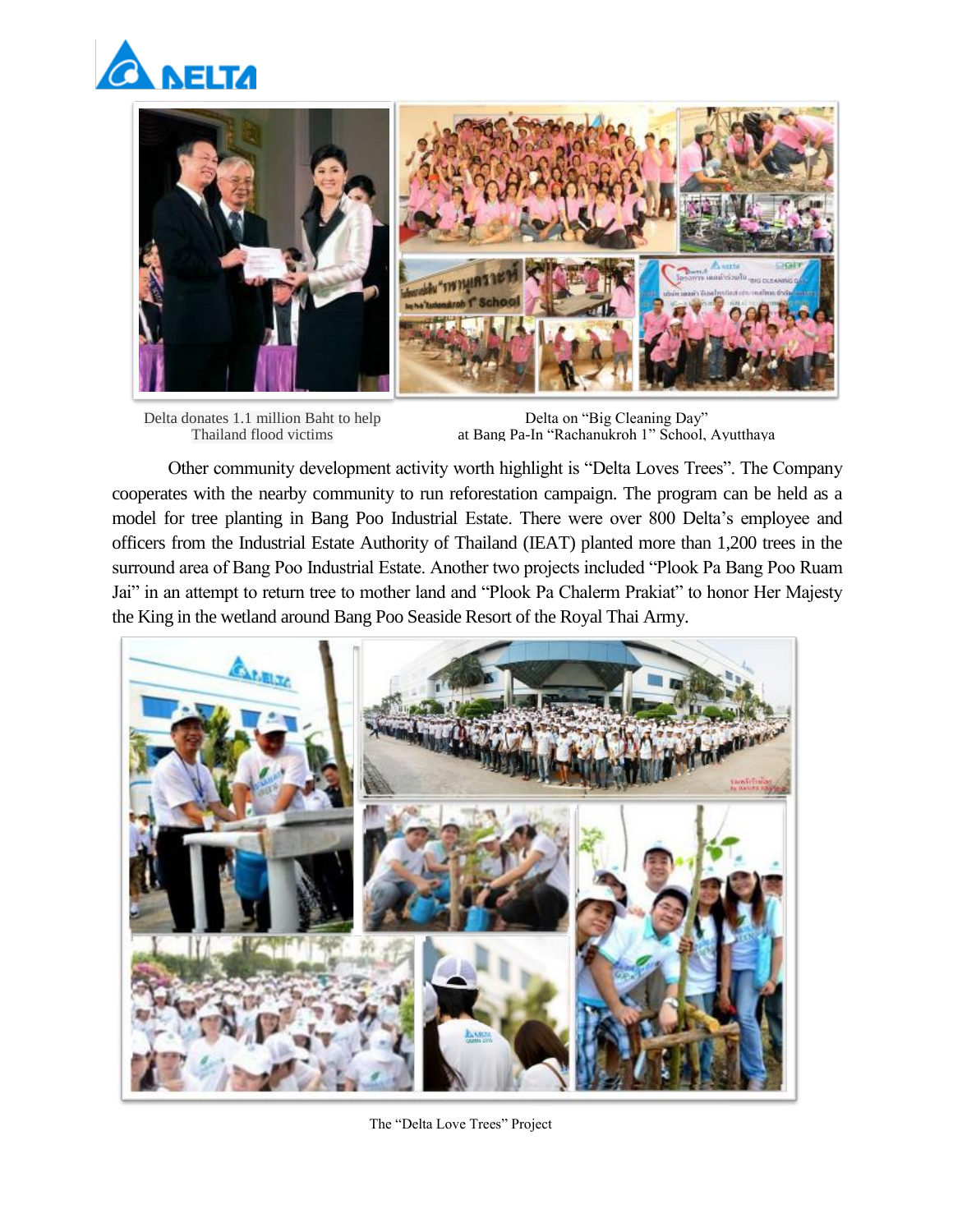

### *7. Environmental Management*

The Company's mission "To provide innovative, clean and efficient energy solutions for a better tomorrow" has been practically applied in all activities from development of new products and technologies to manufacturing activities. In addition, the Company uses the policy "To develop products of environmentally friendly and energy efficient features and perform operation in a way to reduce environmental impact" as a guideline to conserve global environment. An environmental policy is specially set up to promote and support manufacturing production under Green Label regulation, which mainly focuses on an environmentally friendly manufacturing process, waste management, pollution reduction and efficient usage of resources. Outcome of these activities behave been recorded and measured to assess impact on a monthly basis. Employee will regularly be trained and educated.

The Company perceives the importance of energy conservation and, therefore, promotes efficient usage of resources as energy management policy which the Company commits to ensure continuous improvement. The Company communicates, and when appropriate, trains employees, at all levels in the organization to ensure that they acknowledge and realize the importance of energy conservation. Implementation has been monitored, followed up, adjusted for improvement.

The Company and related companies have jointly carried out energy saving program by introducing a concept of energy management into various internal functions and implementing them to some of the projects such as the Company's own air conditioning and lighting systems. A Solar Inverter Panel is also installed to generate electricity for its own factory usage. This program has been further developed with combination of continuing study and "Learning by Doing" through discussion, experience sharing in order to plan and allocate limited resources more efficiently.



Solar panel installed on the roof of the parking lot to generate 11 kilowatts of electricity to use in the Company's lobby.

In addition, the Company designed Energy Recycling System (ERS) whereby heat resulting from simulation process in high-temperature environment (Burn-in) has been converted into electricity. And because of this recycle process, 95% of electricity used in the burn-in process can be reutilized and at the same time heat generated from air conditioning system and its workload can be lessened.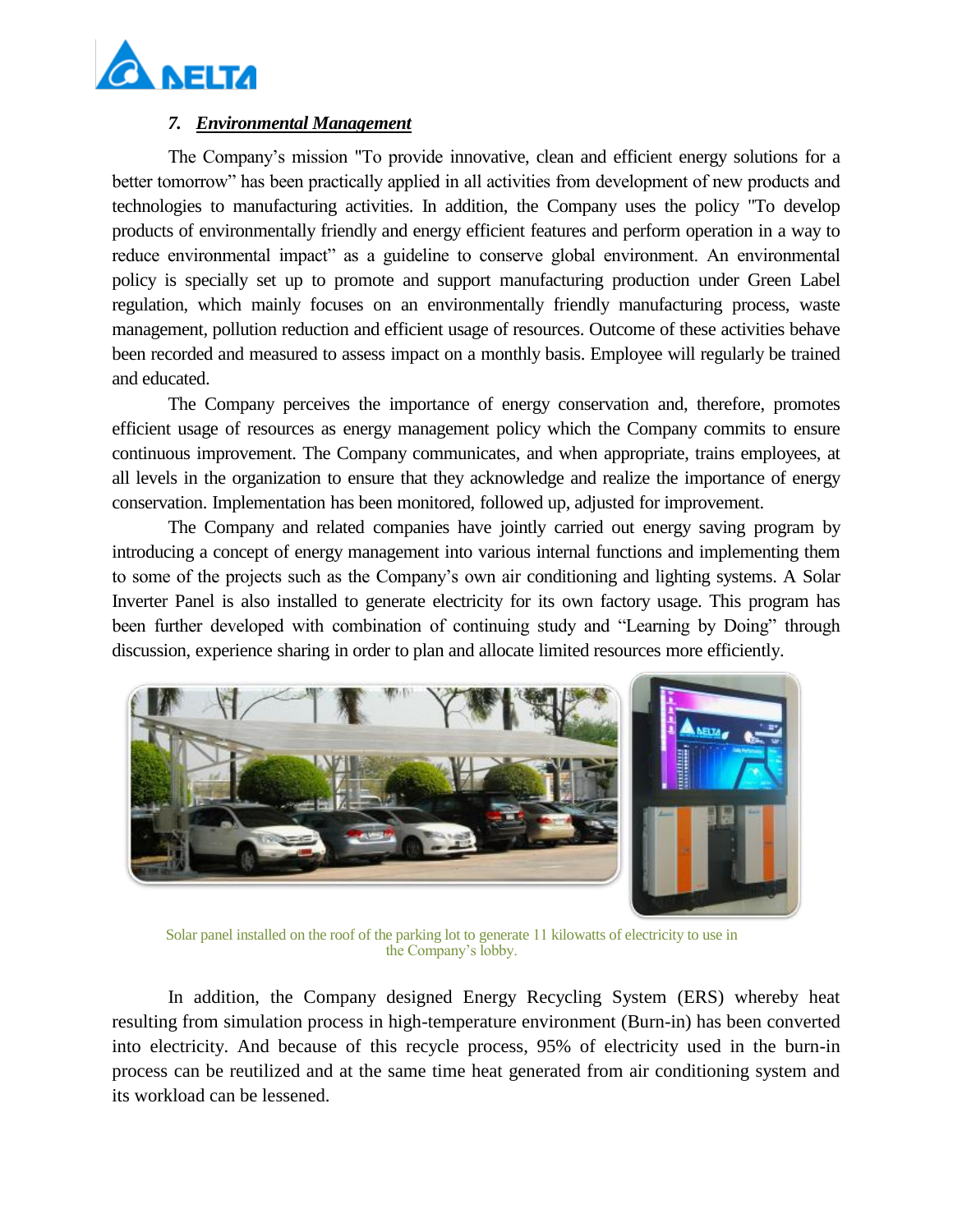

The Company realizes that its current outstanding capability in developing of information technology (IT) products could definitely help enhance its business towards energy technology (ET) in the future. Several green energy products under development including LED, solar energy related devices, wind turbines used to produce wind power, and other power devices and chargers for electric car.

At Delta, we believe energy saving practice and green product promotion are the key solutions to conserve environment and effectively reduce the use of limited fossil fuels.

#### **Disclosure and Transparency**

The Company has the policy to disclose data and information accurately, adequately and timely so as to allow stakeholders to know about operating performance, financial position, key developments and information such as financial statements, annual report and disclosure Form 56-1, in both Thai and English language. Such information is available on websites of relevant authorities such as the Stock Exchange of Thailand (SET) and the Securities Exchange Commission (SEC) as well as on the Company's website [www.deltathailand.com.](http://www.deltathailand.com/) Interest persons may telephone or email to request for more information at [info@deltathailand.com.](mailto:info@deltathailand.com) The Company also has investor relations unit to provide information to shareholders, investors, securities analysts, and others and they can be reached at [investor@deltathailand.com.](mailto:investor@deltathailand.com)

In 2011, the Company organized press conference quarterly to clarify its operating results to securities analysts, reporters and general investors and for those people to meet with its executives in a bid to nurture confidence of all stakeholders. Additional meetings were also arranged by Investor Relations unit from time to time in order to provide information to both local and oversea securities analysts and investors.

#### **Responsibilities of the Board**

#### Structure of the Board

The Board of Directors comprises nine directors, six of whom are executive directors and the other three are independent directors which accounts for one-third of the board. Qualifications of independent director have been set to meet the criteria ruled by the SEC .

Currently, Chairman of the Board and the President are held by two individuals with clearly separated responsibilities. Roles and responsibility of the Board and management are also distinctively defined so as to ensure management transparency. (Please find details of the Board structure, names, and scope of duties can be found in the section of Managerial Structure).

#### Director's Term of office

At the annual general meeting of shareholders, one-third of the directors or close to one-third must vacate from the office. A director who vacates from office by rotation is eligible for re-election. The meeting of shareholders may pass a resolution to remove any director prior to retirement by rotation by a vote of not less than three-fourths (3/4) of the number of shareholders attending the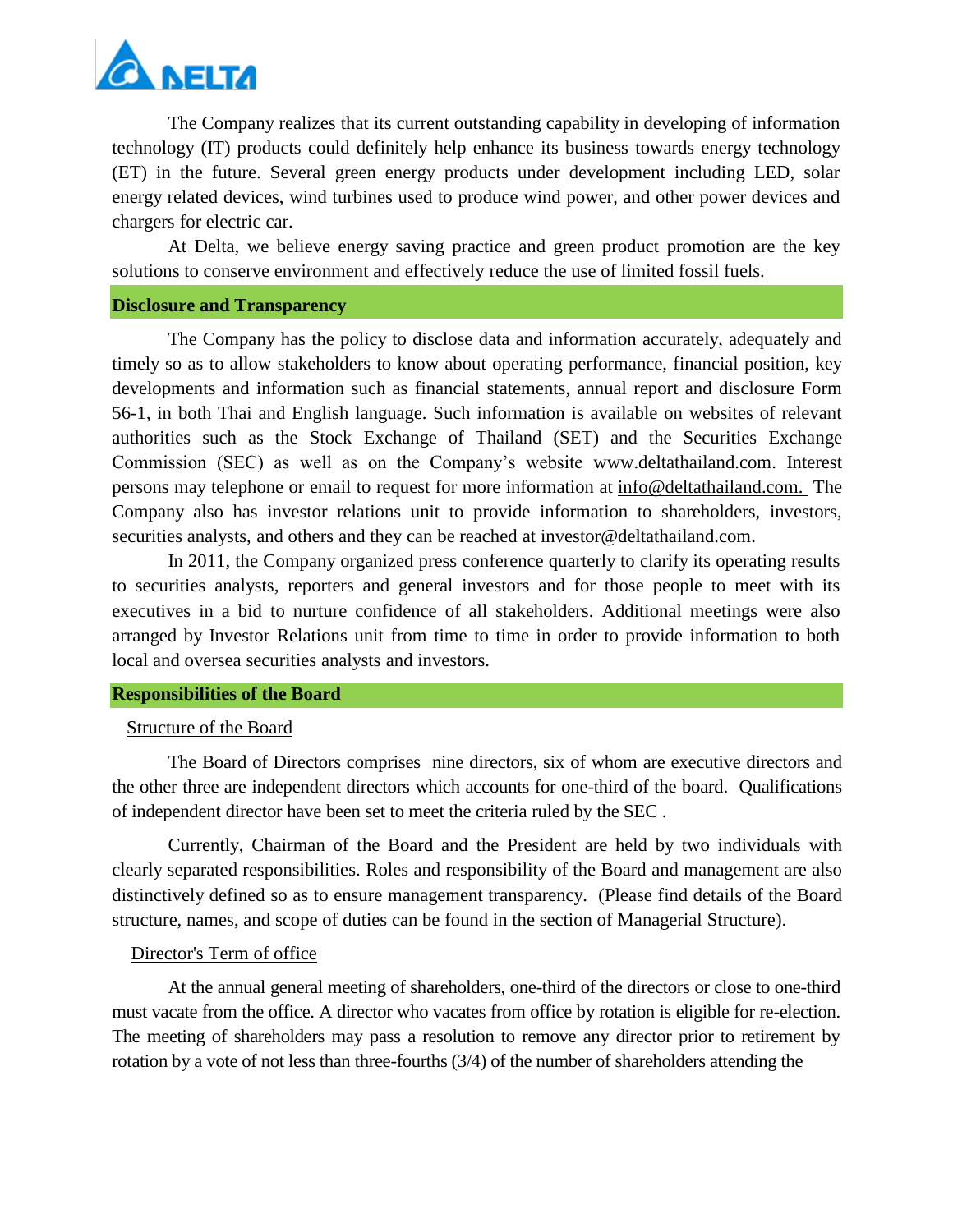

meeting and having the right to vote and having shares in aggregation not less than a half of the number of shares held by shareholders attending the meeting and having the voting rights.

At the 2011 Annual General Meeting of Shareholders, the retired directors, Mr. Ming-Cheng Wang, Mr. Anusorn Muttaraid and Emeritus Professor Supapun Ruttanaporn were reappointed.

#### Sub-Committee

The Board of Directors appointed sub-committees to help study, scrutinize, and to give opinion on various matters. At present, there are four sub-committees including executive committee, audit committee, compensation committee and risk management committee.

Following function units have been established to support the committees.

#### • Company secretary

The Board of Directors appointed Ms. Duangrat Lertvorasirikul and Ms. Wilailak Fungthanakun the Company Secretary. Their main responsibilities are: to prepare meetings, inform and advise on relevant law and regulations, take care of the Board's activities, and coordinate to ensure that the Board's resolutions are put into practice. All are to facilitate efficiency of the Board's administration in order to comply with good corporate governance principle and other responsibilities as required by law.

• Internal Audit

The Internal audit department has been established for over 10 years with the main objective to support the Audit Committee who oversees internal audit tasks. They will help assess adequacy and efficiency of internal control as well as risk management. The Internal Audit reports directly to and works as assigned by the Audit Committee

#### The Board's Meeting

The Company schedules the board meeting at least four times a year or on a quarterly basis. An extraordinary meeting may be arranged when there is an issue to consider. The regular meeting date will be set in advance for the entire year. At least seven days prior to the meeting date, the Company will send out invitation letter with agenda to all directors, In case of emergency, invitation letter may be less than seven days. Each director is free to propose agenda. Company secretary has duties to arrange the meeting, take care and give suggestion to ensure that the meeting is in compliance with all relevant laws and regulations, minutes of meeting will be put in writing, and those endorsed by the Board are kept as evidence at the Company's office.

The independent directors may hold a meeting without attendance of management as it sees appropriate. Normally, meeting of the Audit Committee is held without executive participation. The Company's auditor generally attends the Audit Committee meeting on a quarterly basis when reviewing financial statements. In some circumstances, the Audit Committee may request particular executive to clarify issue as it sees fit.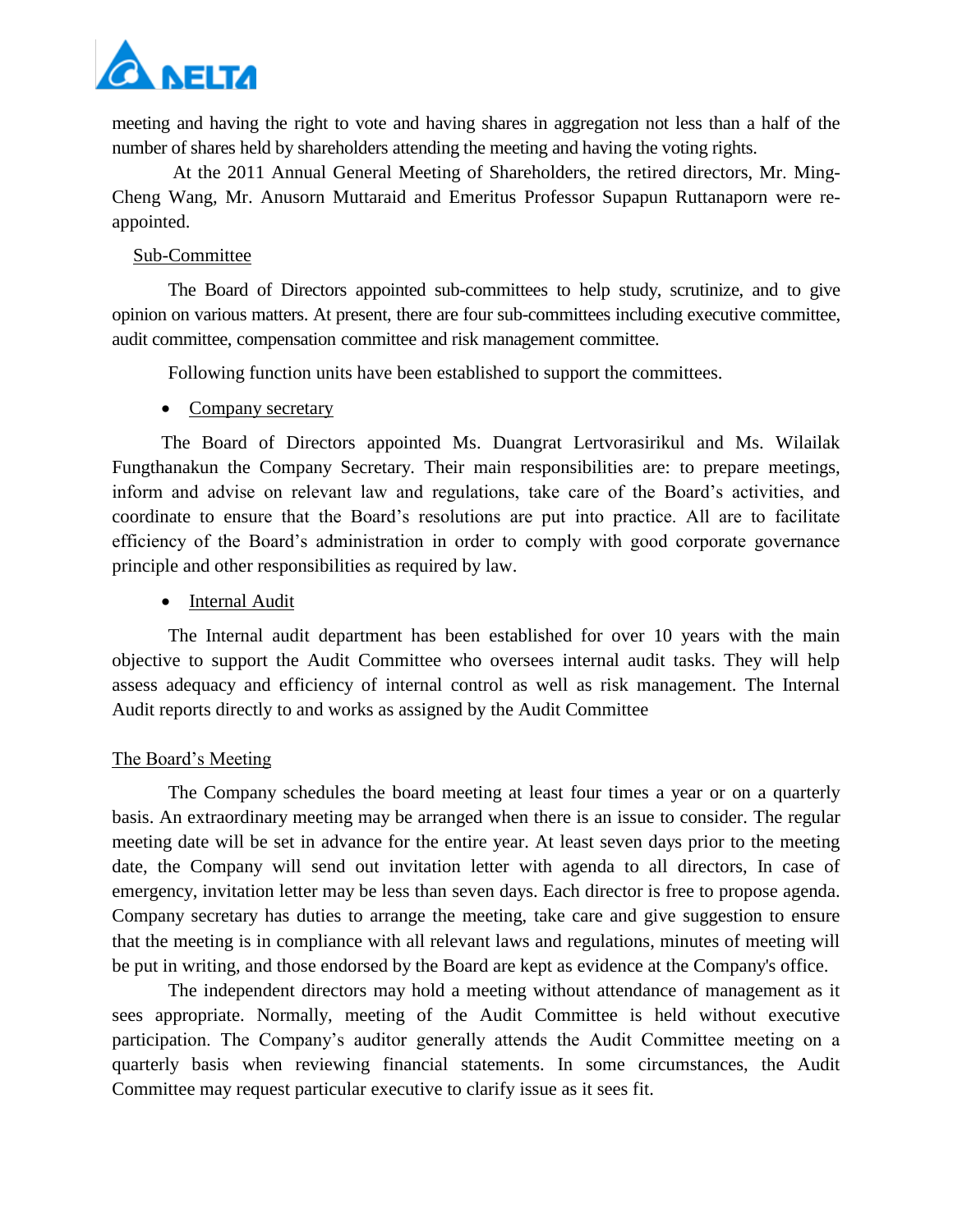

Guidelines for Determination of Director and Executive Remuneration

The Compensation Committee will determine remuneration of directors, sub-committee members, the President and the Executives, and propose to seek approval from the board of directors. For compensation of the board of director and sub-committee, it requires approval from the shareholders' meeting. Follows are some key guidelines;

- 1. Guidelines for Director and Sub-Committee Remuneration
	- 1.1 Remuneration package must be reasonable in order to attract and retain competence director. Major factors to determine director remuneration include
		- Scope of works and responsibilities
		- Current market rate
		- The Company's overall performances
		- Others specified by the compensation committee or the Board
	- 1.2 Remuneration may be entirely fixed or partially fixed with some variable amount such as meeting allowance or other incentives.
- 2. Guidelines for the President and Executive Remuneration
	- 2.1 Remuneration package must be reasonable in order to attract, retain, and motivate the executive to work at their best.
	- 2.2 The compensation committee must define Key Performance Indicators (KPI) to help assess performance of the executives and propose to the Board for approval before end of each fiscal year.
	- 2.3 Consideration to adjust remuneration or annual salary will depend upon KPI achievement and other accomplishments.
	- 2.4 Determination of remuneration should take into account the current market rate. Market survey or advice from human resource professional may be used in consideration and at the expense of the Company.

(Please find details of the remuneration of directors and executives in the section of Managerial Structure).

## Performance Assessment of the President

The Board assigns the compensation committee to determine and propose Key Performance Indicators (KPI) of the President. The KPI must be approved by the board and be reviewed annually. Appraisal results will be submitted to the Board on a quarterly basis.

## Risk Management

In the past year, the Risk Management Committee summarized that there were 2 major areas of risk that might affect the Company and had proposed risk management plans to the Board of Directors. Those risks included 1) European public debt crisis. This risk would create a currency fluctuation and adversely affect the Company's earnings 2) Thailand's flooding crisis which may result in domestic raw material shortage and affect the Company's business operation